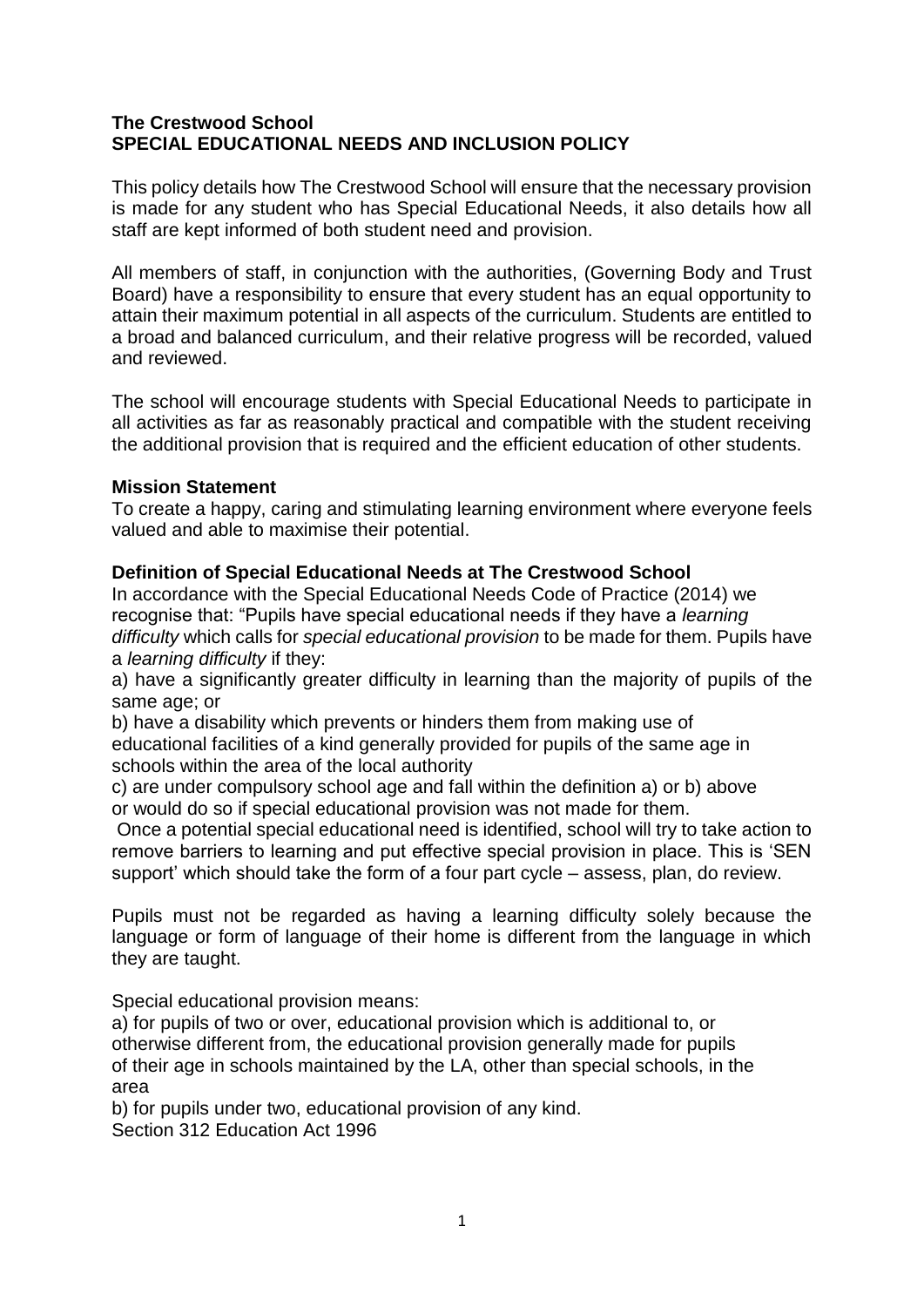A person has a disability if he/she has a physical or mental impairment, which has a substantial and long-term adverse effect on his or her ability to carry out normal day to-day activities. Disability Discrimination Act 2001

Pupils have a learning difficulty if they:

- Have a significantly greater difficulty in learning than the majority of pupils of the same age
- Have a disability, which prevents or hinders them from making use of

educational facilities of a kind generally provided for pupils of the same age in schools within the area of the local authority.

The broad areas of need are :-

- 1. Communication and interaction,
- 2. Cognition and learning.
- 3. Social, emotional and mental health
- 4. Sensory and/ or physical needs.

## **Aims**

At The Crestwood School we believe all pupils are capable of "excellence" and our policy is to raise standards throughout the school –"for all pupils, including those with special educational needs".

The underlying principle of this policy is that every pupil has the right to an excellent education.

We believe in equality of opportunity and will combat discrimination and prejudice on the grounds of ethnicity, gender and disability. (Please see the school Accessibility Plan – Paragraph 3 of schedule 10 to the Equality Act 2010.)

The school believes that:

- The needs, rights and entitlements of individual students are the focus of both an educational and social environment;
- Staff are entitled to an effective and supportive environment, consistent quality training, an effective learning environment and good quality advice;
- The family, school and the community should work together.

Parents of disabled students are advised to have a personal tour of the school first to identify possible hurdles so they can be addressed and to give them and their child a clear idea of how well we can cater for pupils with disabilities.

Crestwood has wheelchair access to most of the classrooms. We have a lift in the main teaching block, which can be used in the event of fire and the new science block will have a lift in it when it is finished. There are three disabled toilets. One near the main entrance, one by the swimming pool and one in the sports hall. Students who are physically vulnerable are allowed to leave lessons a few minutes early to avoid moving at busy times.

Every effort is made to fully include disabled students in any school activity and to go on any trip. If it is not possible (eg a history trip to walk along the canal), then other arrangements are made to make sure this time is used productively.

## **SEND and Safeguarding**

The Crestwood School is a safe and accessible building and is welcoming to our students, parents and the community. All safeguarding procedures and risk assessments are in place and adhered to by all staff. Children with special educational needs (SEN) and disabilities can face additional safeguarding challenges. Governing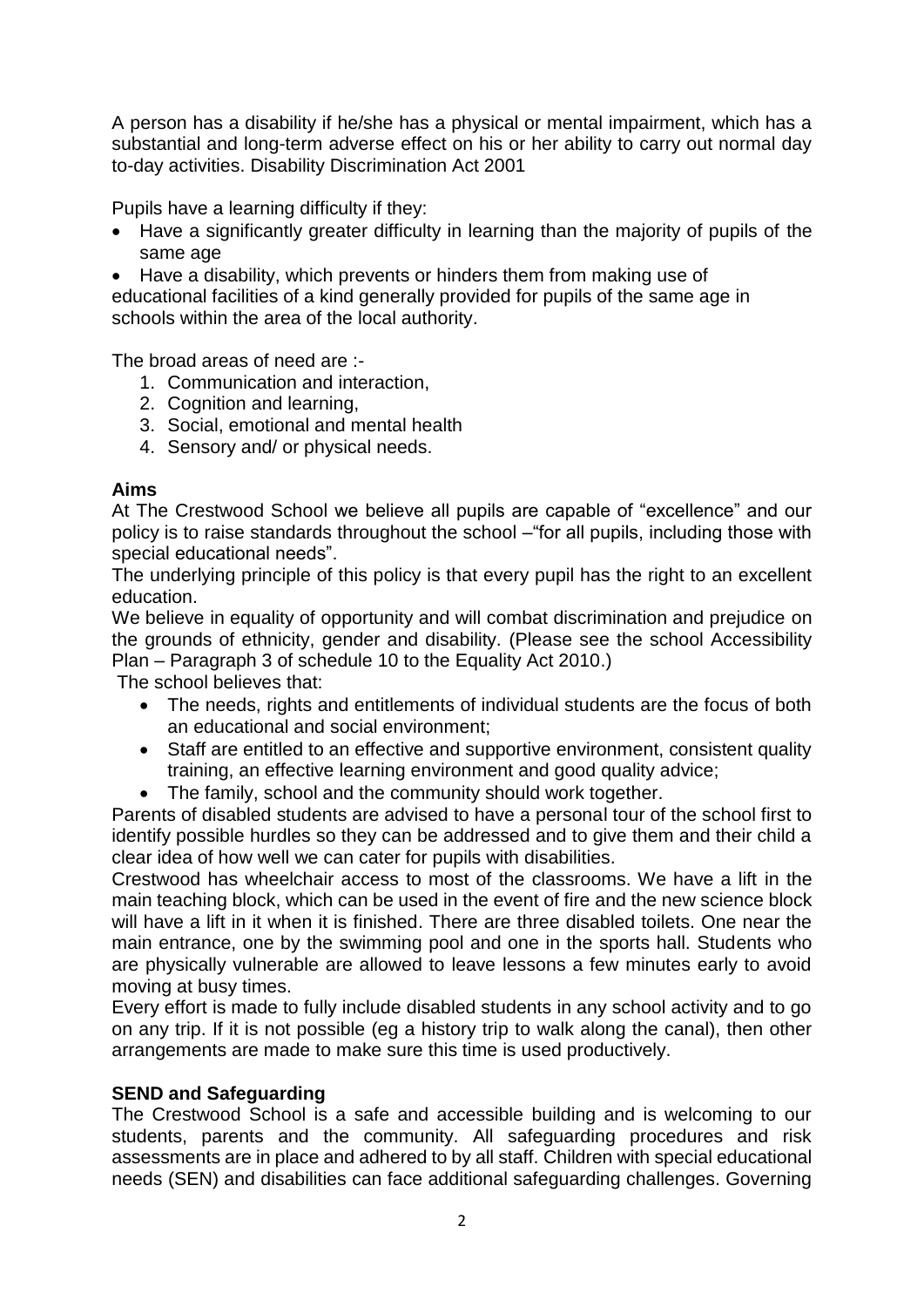bodies and proprietors ensure their child protection policy reflects the fact that additional barriers can exist when recognising abuse and neglect in this group of children.

# **Objectives**

In order to achieve these aims, the staff at The Crestwood School will:

• Ensure that all pupils with special educational needs have their needs identified and met. SEN students are identified through liaison with primary schools and by baselines tests when in the first few weeks at Crestwood. Staff refer any concerns to the SEN department.

- Make effective provision to ensure their inclusion.
- Give all pupils with special educational needs access to a broad, balanced, differentiated and relevant curriculum.

• Ensure that the progress of all pupils with special educational needs is carefully monitored. Assessments are recorded three times a year on Space and the results are monitored and strategies put into place to help student who are underachieving achieve their levels.

• Recognise all pupils as individuals with their own strengths and weaknesses and deliver appropriate support.

• Encourage a positive attitude to enable all pupils to achieve their potential in all areas, but particularly literacy and numeracy.

- Develop confidence and self-esteem so that all pupils value themselves.
- Involve parents, in partnership, in the education of their child by being invited termly to meet with the SEN department, but also available to deal with any concerns inbetween.
- Classroom teachers to talk to students about their lessons and to find the best way they can access them with their disability. Eg where to sit, if they need any additional resources etc
- Ensure all pupils participate in taking responsibility for their learning.
- Request advice from outside agencies as appropriate.

Students who experience difficulty in accessing the curriculum may also have a particular gift or talent. This is addressed through the Gifted and Talented Provision, in addition to provisions made for their specific need.

Special Educational Needs Provision may be allocated when students are identified via baseline testing, transfer information, parent/carer views, staff referral, or failure to make adequate progress over time, and/ or failing to access the curriculum. Parents/Carers, the student and staff will be involved in discussions and identification of provision which will be implemented. This will include documenting that the child has special educational needs.

Lack of progress over time may be indicated by:

- Little or no progress despite the use of quality first teaching approaches and a differentiated curriculum.
- Working at levels significantly below age expectations, particularly in Literacy or Numeracy.
- Presenting persistent social, emotional and/or behavioural difficulties, which have not been managed successfully by the appropriate strategies usually employed.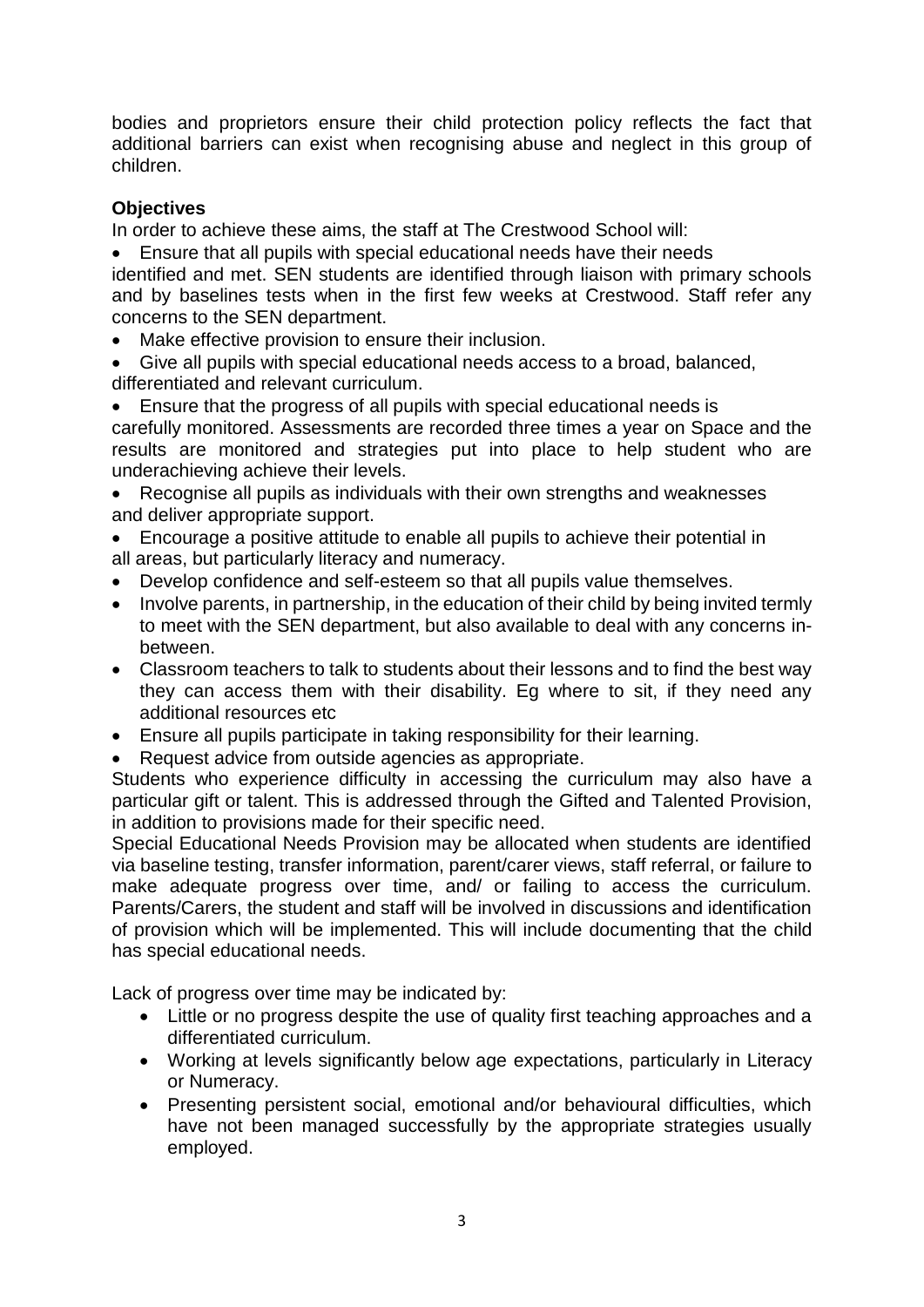- Sensory or physical impairments that result in little progress despite the provision of appropriate aids or equipment.
- Poor communication or interaction, requiring specific interactions and adaptations to access learning.

## **Roles and Responsibilities**

All staff are involved with the development of the school's SEN policy and are aware of the school's procedures for the identification, assessing and monitoring of pupils on the SEN Register.

## **Governing Body**

The governing body at The Crestwood School, in co-operation with the Head teacher, determines the school's general policy, including the policy for SEN. In carrying out this duty they:

- Have appointed Mrs L Goodman as the link governor for SEN. Mrs Goodman takes an interest in SEN and closely monitors the school's work and provision for pupils with special educational needs. Mrs Goodman meets on a regular basis with the SENCO.
- Have appointed the Head teacher as the "responsible person" as recommended in the Code of Practice.
- Will, where necessary, consult with the LA and other schools to co-ordinate special educational provision in the area.
- Make available a copy of the school's policy for special educational needs upon written request.

# **Head teacher**

The Head teacher is ultimately responsible for the day-to-day management of the school, including provision and funding for pupils with special educational needs.

# **SENCO**

The SENCO – Miss A Mohamed and the deputy SENCo Miss L Baker – in close cooperation with the rest of the staff are responsible for the day-to-day operation, the monitoring of the policy and coordination of the provision for pupils with SEN. You can contact them through:-

- the school telephone number +44(0) 01384 686850
- the school email [info@crestwood-s.dudley.sch.uk](mailto:info@crestwood-s.dudley.sch.uk)
- by post to Bromley Lane, Kingswinford, Dudley, West Midlands, DY6 8QG This role includes –
- Collecting relevant information where necessary
- Liaising with parents and pupils with special educational needs termly.
- Liaising with external support agencies including the LA's support and educational psychology services, health and social services and voluntary bodies.
- Ensuring Individual Education Passports are effectively implemented and Evaluated
- Planning, delivering and monitoring intervention for identified pupils
- Managing the effective deployment of teaching assistants within the department.
- Monitoring and reviewing the progress of pupils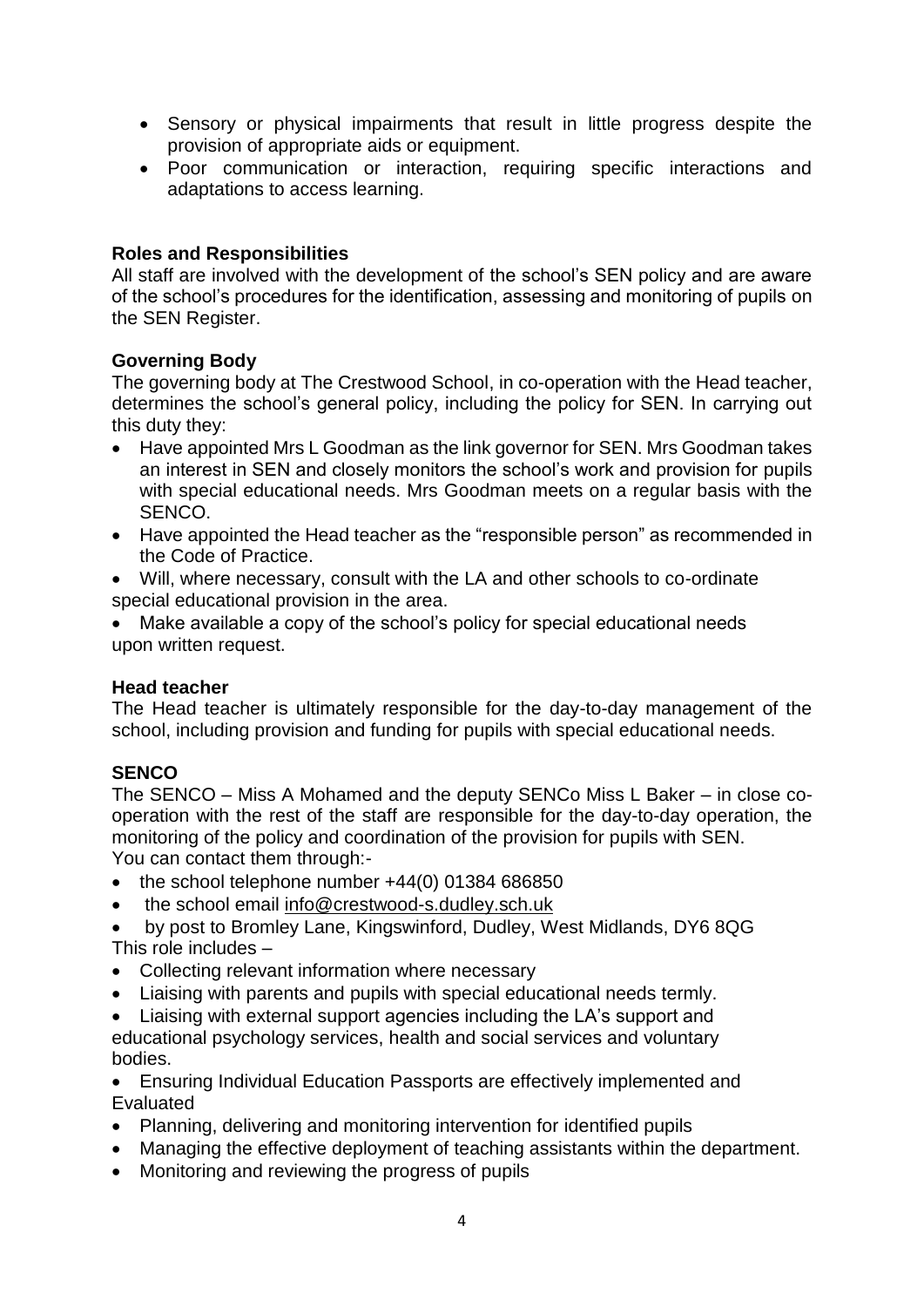- Keeping the Head teacher and governors informed
- Liaising with, advising and supporting class teachers
- Ordering and allocating resources
- Organising training for staff as appropriate
- Liaising with schools including feeder primaries and specialist settings
- Arranging the transfer of records to other schools

To enable efficient discharge of these duties the co-ordinator will have the support from senior management of the school, the governing body and the LA.

# **Curriculum**

The curriculum, in line with government guidelines, is broad and balanced and is adapted or made accessible for pupils with SEN. It is adapted through learning objectives, learning and intervention programs, differentiated tasks, by differentiated resources, by differentiated self-study support, by variation in time given to pupils to complete work, by setting work which involves different types of learning style, by use of language and level of literacy expectations, by grouping/pairing pupils, by role allocation, through teacher questioning, through teacher individual support, by use of teaching assistants, by outcome, through marking and feedback, homework and group size. Progress is monitored regularly to assess the effectiveness of the things we have put in place for a particular pupil and re-evaluated if adequate progress is not being made.

Provision is provided through the following process:

- 1. Identifying and assessing individual student's needs.
- 2. Reporting of students' needs to all members of school staff.
- 3. Providing and appropriate curriculum, taking into account;
	- National expectations and examination syllabuses
	- Continuity and progression
	- Departmental development plans
- 4. Delivering an appropriate curriculum, taking into account;
	- Suitable teaching materials
	- Effective, differenciated teaching strategies
	- A supportive learning environment
	- Encouraging a positive self image.
- 5. Providing learning support through;
	- Curriculum development
	- Support teaching
	- Bespoke training
	- INSET
	- Provision of appropriate interventions
	- Provision of in-class support
	- Use of reasonable adjustments
- 6. Using outside agencies when necessary and appropriate.
- 7. Monitoring individual progress and making revisions when necessary.
- 8. Ensuring that parents/carers understand the process and involving them in the support of their child's learning.
- 9. Encouraging students with SEND to actively participate in all decision making processes and contributing to the assessment of their needs, meetings and transition process.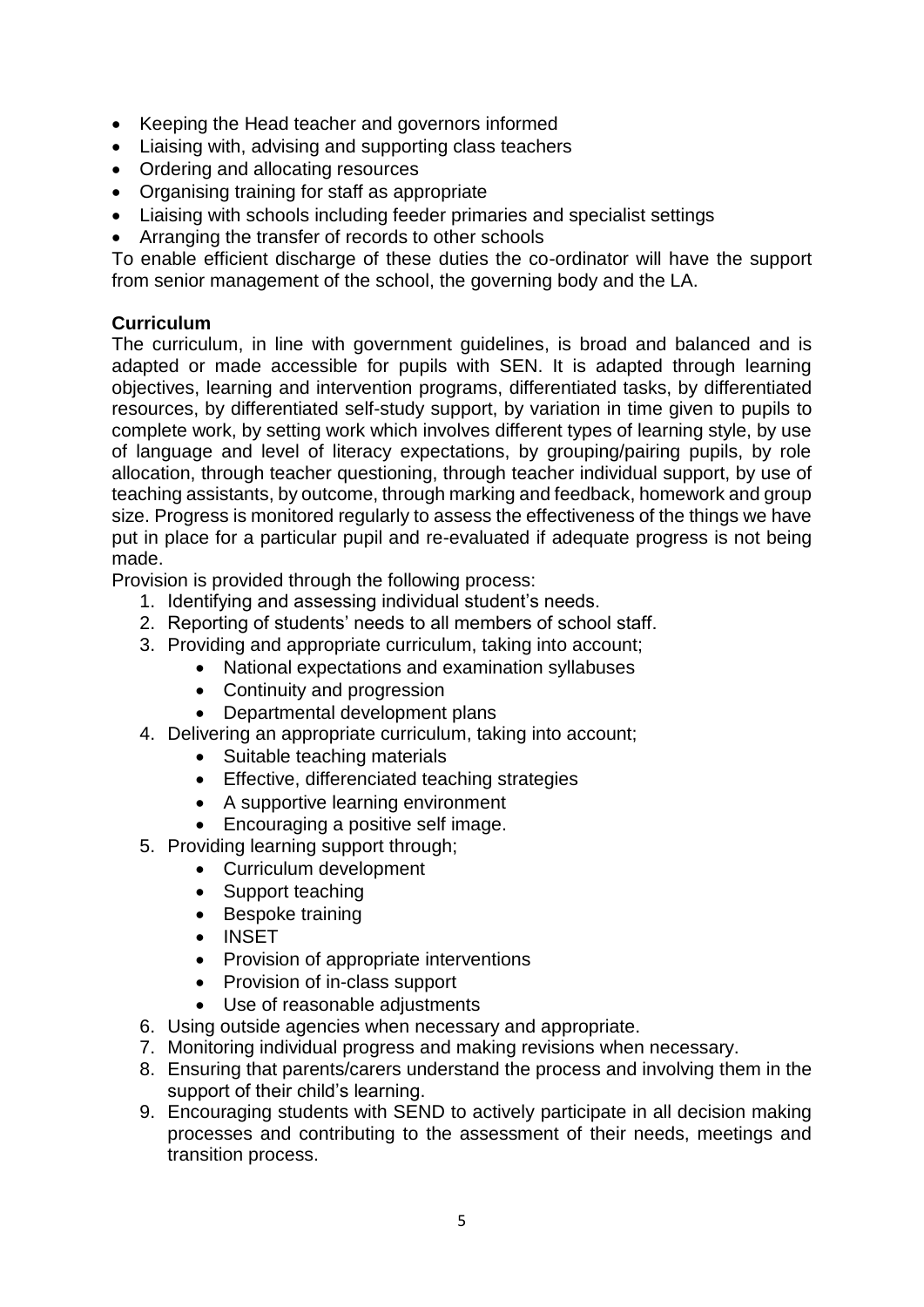- 10.Making regular reports to governors regarding SEND issues to raise awareness and to aid implementation of processes and procedures.
- 11.Teaching Assistants collaborate effectively.

# **Teaching Staff**

The class teacher is responsible for:-

- Planning effectively for the full range of learners in the class. All staff at Crestwood are teachers of SEN. They are responsible and accountable for the progress and development of pupils in their class, including where pupils access support from teaching assistants or specialised staff. Staff at Crestwood aspire to high quality teaching and provide differentiated work for individual pupils when required.
- When pupils are falling behind or not making expected progress given their age and starting point they should be given extra support
- Identifying pupils with SEN
- Ensuring that any expression of concern is dealt with appropriately
- Informing the SENCO and recording and acting upon concerns
- Collecting relevant information and liaising with the SENCO
- Consulting with the parents of the child and keeping them informed of progress
- Working with the pupil in the classroom, with, if appropriate, support and resources provided by the SENCO
- Writing and evaluating Individual Education Passports in conjunction with SENCO
- Attending reviews and setting targets for pupils in consultation with the SENCO, outside agencies and parents

• Managing the effective deployment of classroom assistants in support of pupils with SEN

## **Teaching Assistants**

Will promote progress and access to the curriculum by:

- Supporting students with SEND and the wider school population.
- Deliver individualised programmes where appropriate under the direction of the SENCo or Deputy SENCo.
- Monitor progress against targets.
- Record and relay information to appropriate staff
- Contribute to the review process.
- Work with small groups in or out of the classroom, under the direction of the class teacher.
- Support students on Educational visits, as required.
- Jointly plan with teachers, where appropriate.
- Raise awareness of SEN/issues to SENCo/ Deputy SENCo
- Attend meeting as required.

## **Student Support Centre**

The Student Support Centre (SSC) is run by Mrs L Goodman and it provide intervention for students who need extra support because they may have issues which are affecting their learning, such as attendance, punctuality, social, emotional or behavioural. They may be referred by a subject teacher because they are struggling with the work or the content of the topic being taught or simply need time out because of barriers caused by lack of confidence, distractions or poor organisational skills. In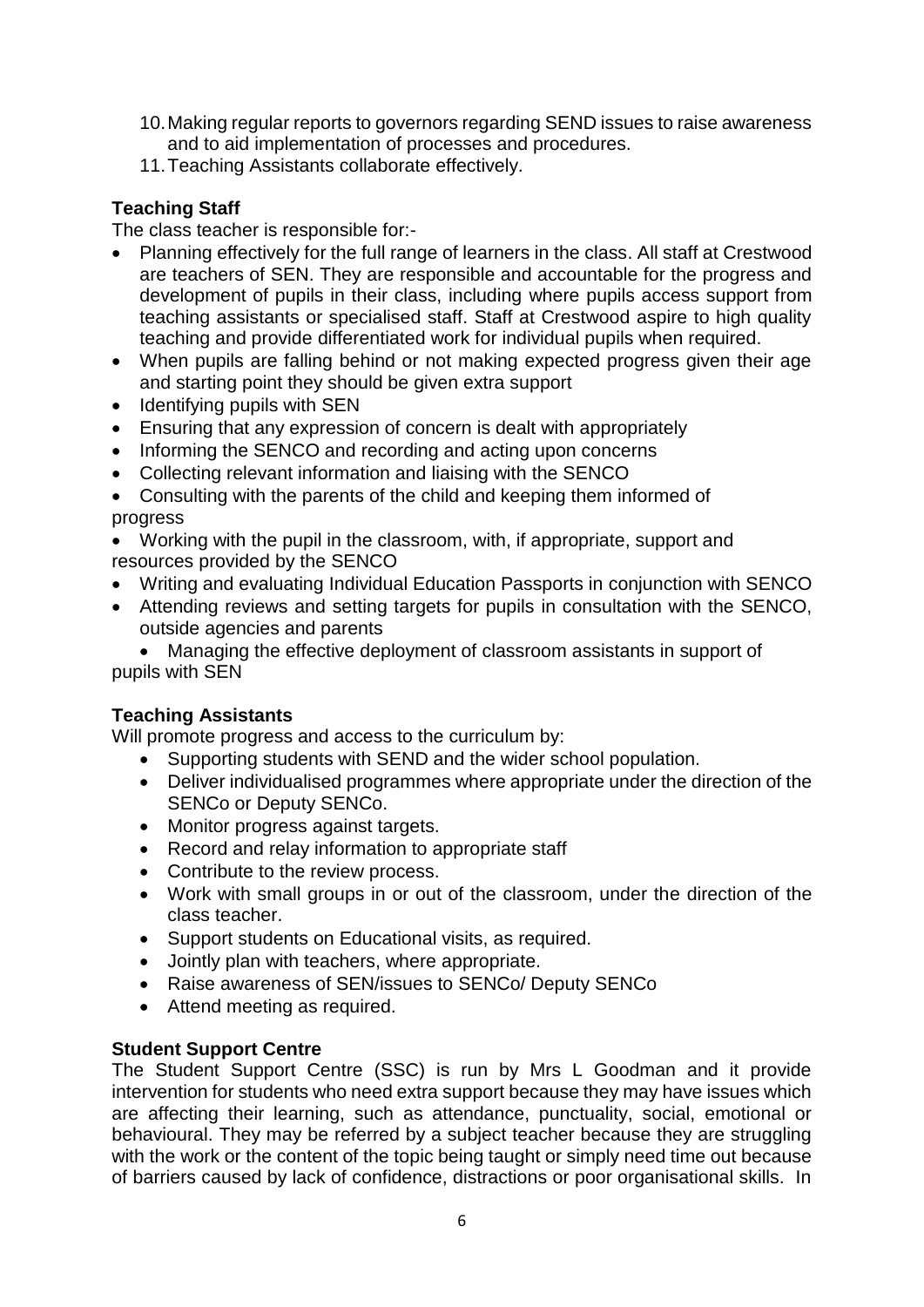the SSC they will receive very specific support and mentoring for a period of 2 weeks initially to help them overcome their difficulties. A transition period with support will then allow the student to return to subject hopefully with better coping strategies and able to progress with their studies. The SSC also provides a safe haven for the more vulnerable student, a quiet, calm environment, where they can go for time out if necessary.

## **Transition**

The transition period between primary and secondary for SEN pupils is handled well. There are designated staff who collate the information and meet with primary school and parents, if necessary, so school has things in place ready in September for their child. This may include care plans, risk assessment, and peeps. A profile on each pupil is put together which gives an overview to the class teachers of pupil's difficulties and strategies to support that pupil. When practical the SENCo attends the annual review of students with EHCP's. Transition into KS 4 also runs smoothly with meetings and advice given to each pupil on what option to pick. PHSE lessons and Connexions help with the transition between school and college and identify those who are going to need support towards independent living.

## **Provision**

Teaching students with SEND is a whole school response. Central to the work of every teacher and subject is a continuous cycle of planning, teaching, assessment and evaluation that takes account of the wide range of abilities, aptitudes and interests of the students. The majority of students at The Crestwood School learn and progress through these differentiated arrangements.

A graduated Response is adapted for students identified as having SEND. A level and type of support is provided to enable the student to achieve adequate progress.

## **Graduated Response**

**Wave 1 –** Quality First teaching by all teaching staff.

**Wave 2 –** Initiated when students fail to make expected progress over time Provision from within the school's resources is identified to help meet the student's needs. Interventions may include:

- Additional learning programmes such as Literacy and Numeracy.
- Smaller group sessions.
- Appropriate teaching groups/ sets
- Additional staff training
- Reduced breadth of curriculum
- Production of Individual passport

## **Wave 3**

Where students fail to make progress over time, despite additional provision at Wave 2, the school seeks advice and involvement from external support services.

They are requested to :

- Provide specialist assessment
- Give advice on teaching strategies or materials.
- Provide short-term support or training for staff.

Individual Passport is revised and new strategies are put in place following the involvement of the student and parent/ carers. Should the assessments identify that the student requires additional provision on a regular basis for an extended period then the school will apply for additional resources. The application will be evaluated against criteria established by the Local authority.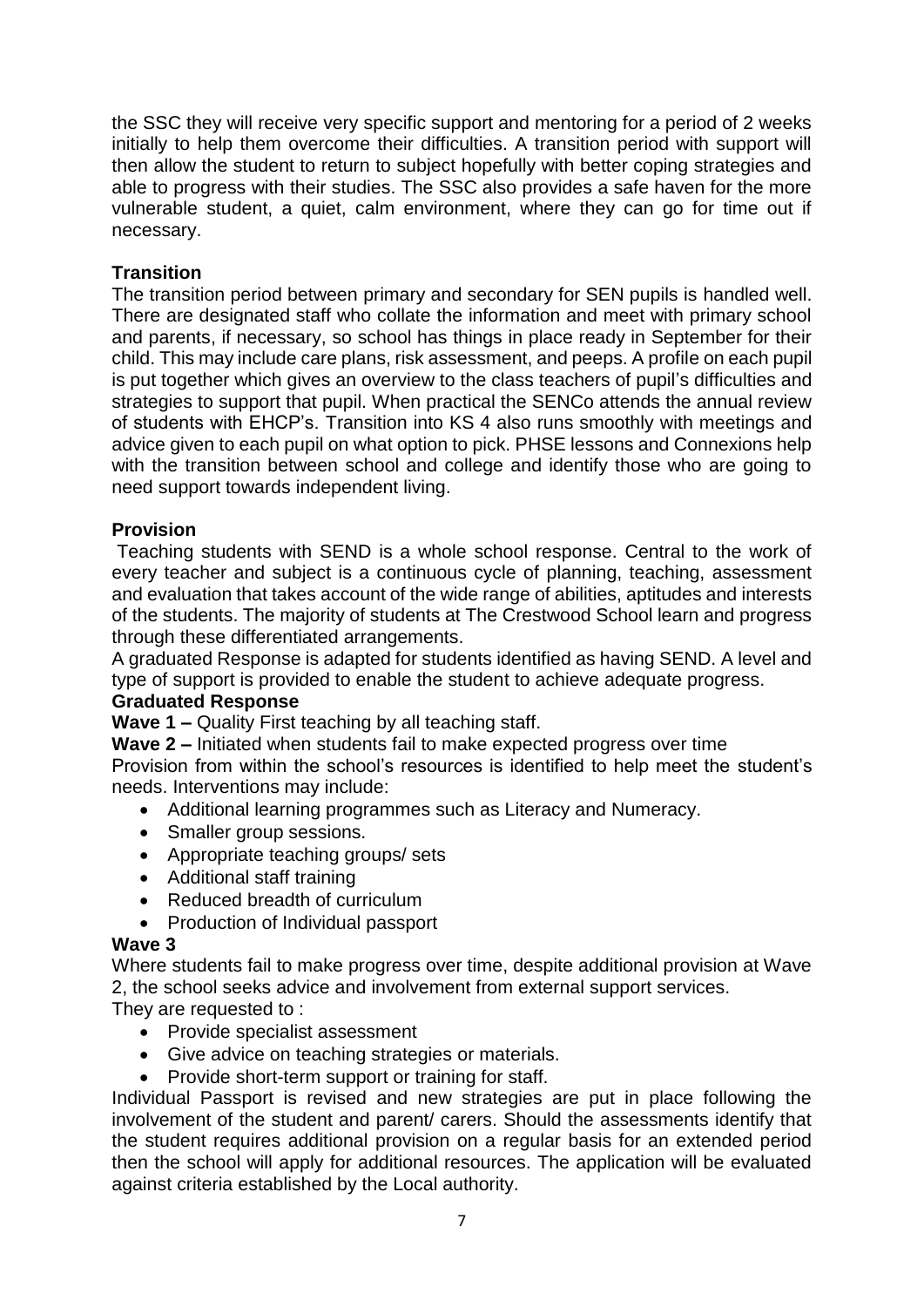## **Statutory Assessment for an Education Health and Care Plan**

If a student does not make progress over time and has demonstrated a significant cause for concern, the school and / or a parent/ carer may decide to request that the Local Authority undertakes a statutory assessment. This may lead to the student being provided with an EHCP.

#### **Intervention Pathways**

The code of practice 2014 identifies the following as areas of need: Cognition and learning Speech, Language and Communication Social, Emotional and Mental Health Physical and Sensory

Below is a pathway of intervention for each area of need, the interventions are not exhaustive and are applied on a 'best fit' model.

# **Cognition and learning**

## **Wave 1**

Individual passport Quality first teaching including – Differentiation, alternative tasks/ homework/ resources, concrete examples, chunking, provision of glossaries Phases instruction Pace of lesson Visual Reinforcers Clear, concise instructions Seating Arrangements Accelerated reading programs Homework club Reasonable adjustments **Overlearning Wave 2** In- class Support Intervention Groups Access arrangements assessment Discussions with staffs about specific students Additional support work packs Individual advice on option choices Use of ICT **Wave 3** Individual Academic mentoring Provision of access arrangements Educational Psychologist Reduced curriculum **Connexions** In class support Application for an EHCP

#### **Speech, Language and Communication Wave 1**

Individual passport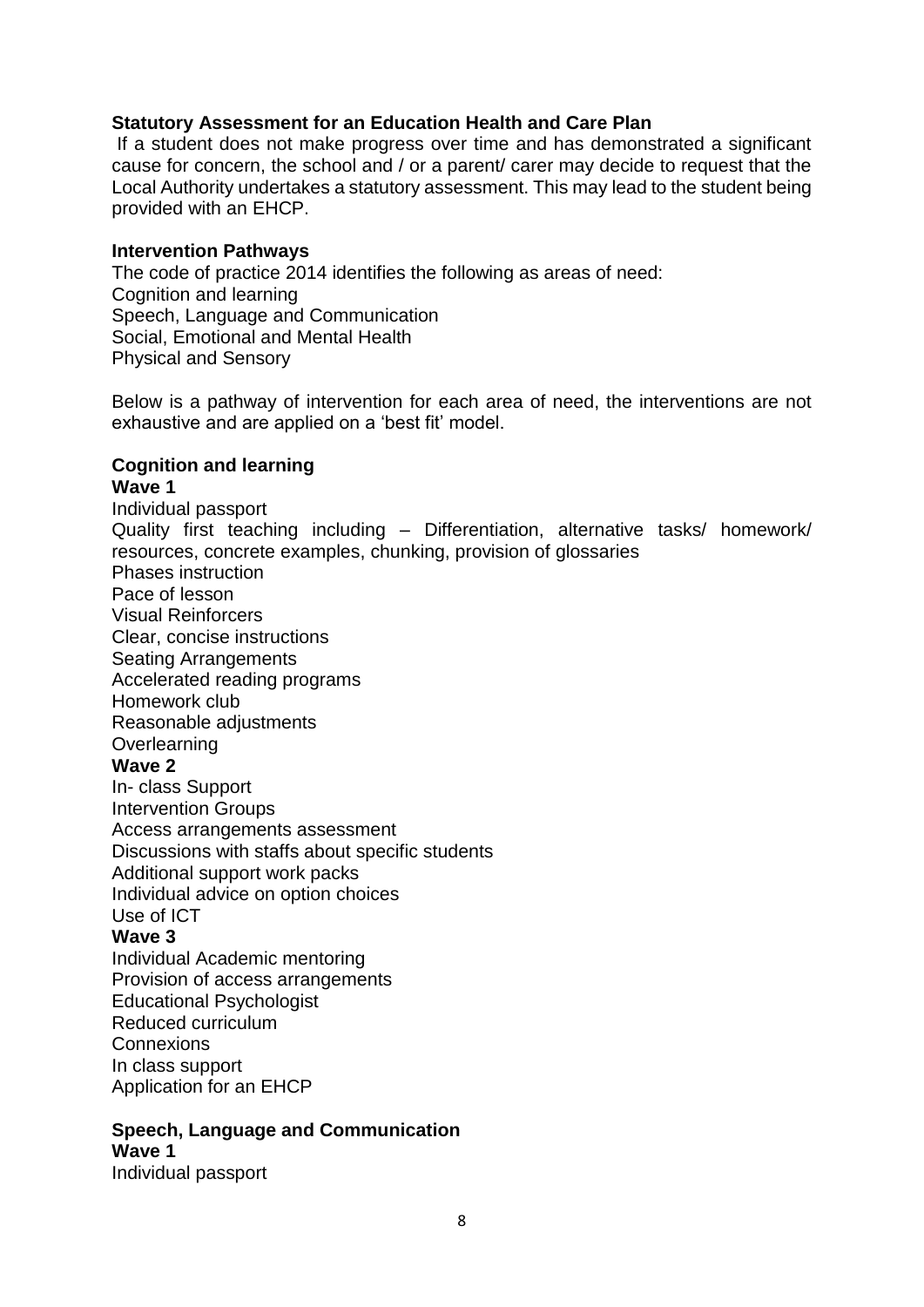Quality first teaching Phased instructions Pace of lesson Visual reinforcers Clear concise instructions Seating arrangements Accelerated reading programme Homework club Reasonable adjustments Overlearning techniques **Wave 2** Assessed by Speech and language team Autism outreach In class support Intervention groups – social skills, friendship groups **Mentoring** Peer mentoring Advanced notification of change Individual discussions with staff regarding specific student Training regarding specific needs Individual advice regarding option choices **Wave 3** Educational Psychologist Individual sessions with school staff or specialist staff **Mentoring** Reduced curriculum **Connexions** 

In class support Application for an EHCP

#### **Social Emotional and Mental Health**

#### **Wave 1**

Individual passports Quality first teaching Phased instructions Pace of lesson Visual reinforcers Clear, concise instructions Clear expectations Code of conduct **Detentions** Seating arrangements Reasonable adjustments Overlearning techniques **Wave 2** Form group School nurse **Mentoring** Peer mentoring Behaviour Programmes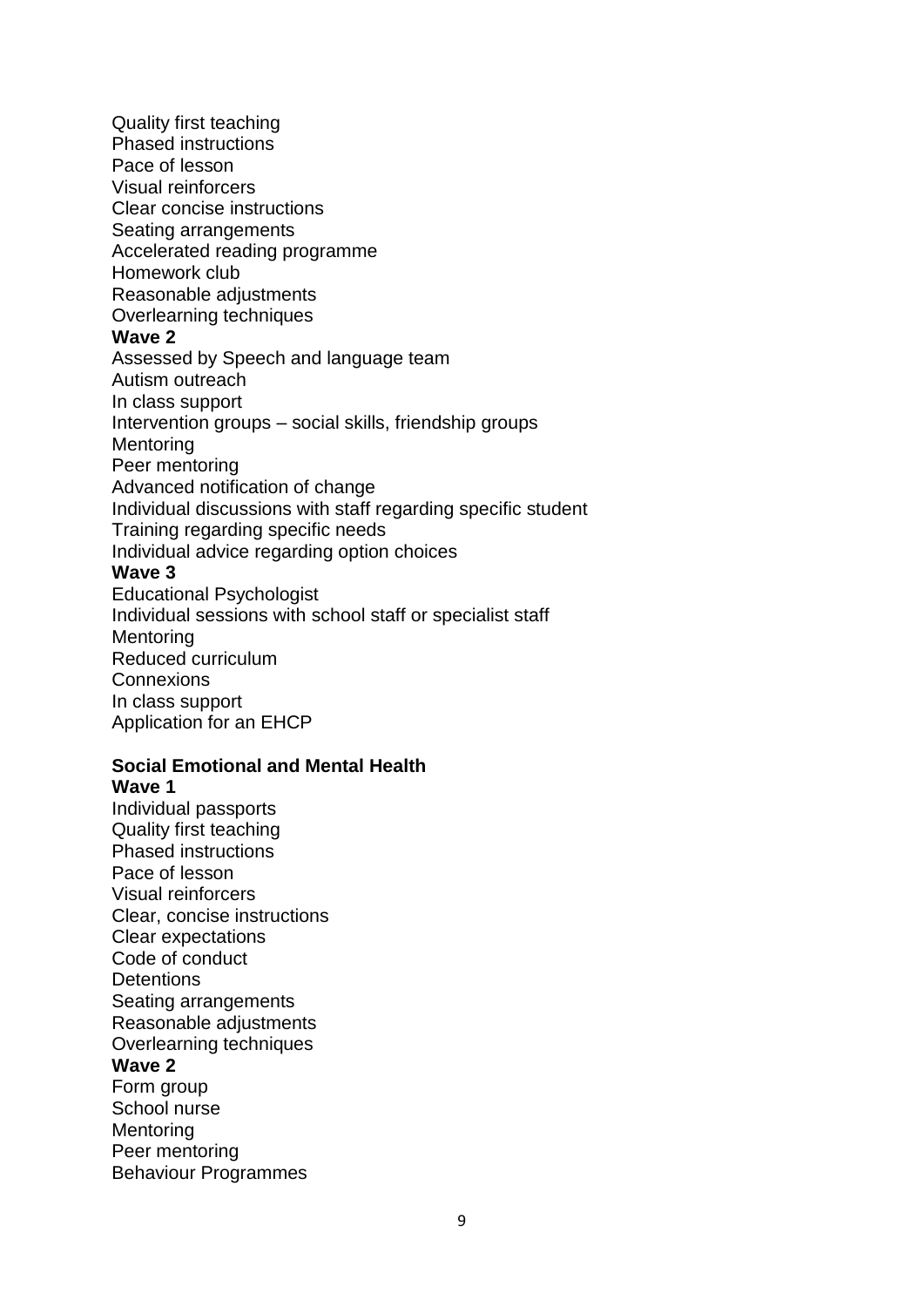Time out cards Safe haven provision Access to outside agencies Affiliated activities Intervention groups Fixed term exclusion Early help referral Individual discussions with staff regarding a specific student Training regarding specific needs Work in liaison with CMHs Individual advice regarding option choices **Wave 3** Educational Psychologist Alternative provision (bungalow) to gradually reintegrate Reduced Curriculum School health advisor Individual mentoring Part time timetable Pastoral support plan **Connexions** Managed move In class support EHCP application **Physical and Sensory Wave 1** Individual passports Quality first teaching Phased instructions Pace of lesson Visual rienforcers Clear, concise instructions Print size Seating arrangements Colour differentiation Homework club School nurse Reasonable adjustments at an individual level Use of ICT Over learning techniques **Wave 2** Reasonable adjustments at school level Risk assessments Personal Evacuation and Egress Plans Hearing impaired service Visual Impaired service Physical Impairment and medical inclusion service Care plans Toilet pass Individual discussions with staff regarding a specific student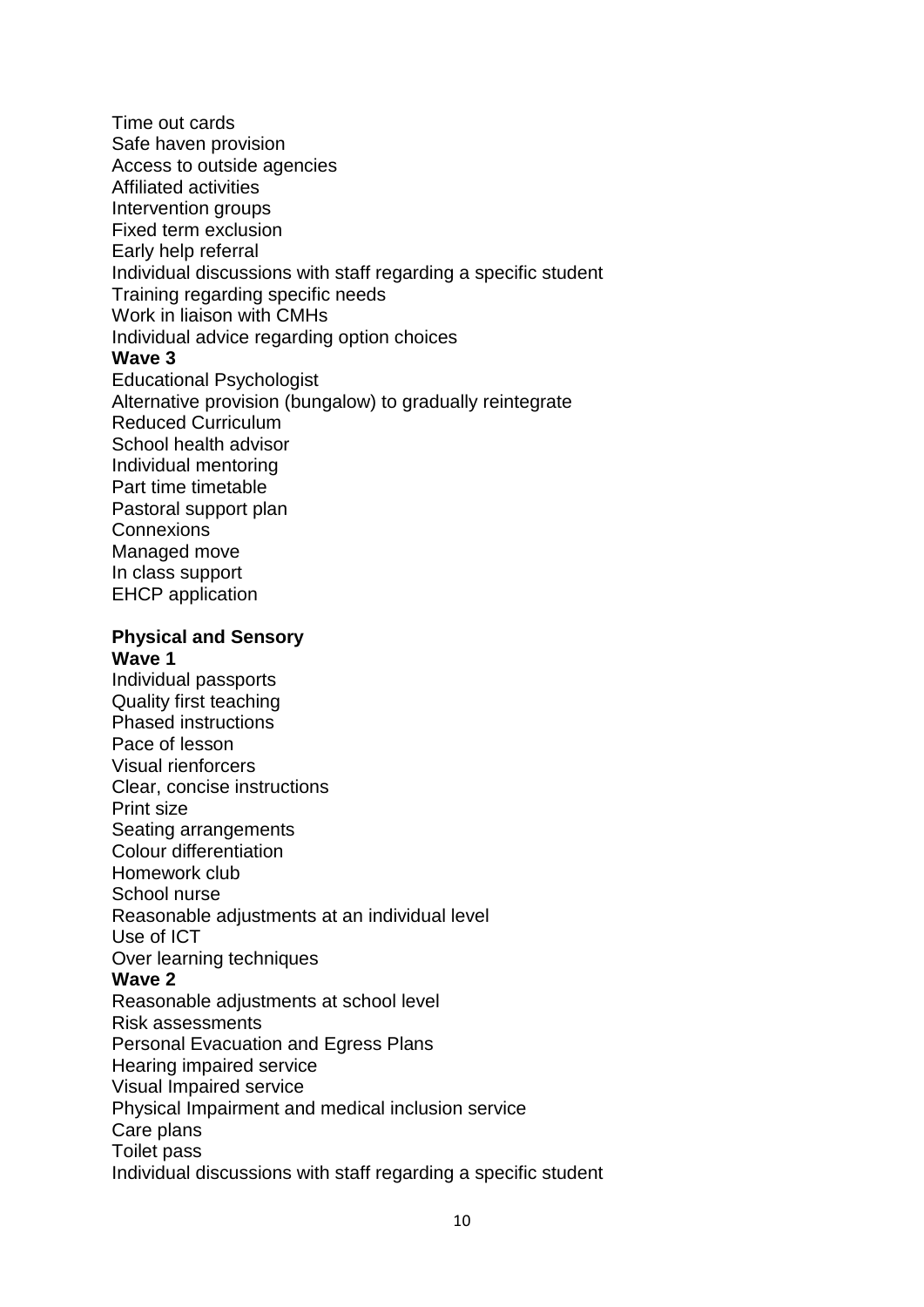Training regarding specific needs Individual advice regarding option choices **Wave 3** In-class support to allow physical access to the curriculum Adaption of the curriculum School Health advisor Work in liaison with Occupational therapy/ physiotherapy **Connexions** Referral to Cherry Trees Application for EHCP

## **Withdrawal**

Some students with special educational needs may be withdrawn 1:1 or within small group sessions or to use technological support; the withdrawal of students is always carefully considered and will be offered to students who require Wave 3 support if they are not making sufficient progress.

## **In service Training**

The SENCo provides INSET for NQT's and other new staff at the school on Code of practice procedures at Crestwood.

Whole school INSET, focusing on specific needs is included, where appropriate, on staff training days and during twilight sessions

## **Parent Partnership**

At The Crestwood School we believe that the involvement of parents is crucial to meeting a pupil's special educational needs. Parents are kept informed of their child's progress at all times either by the class teacher or SENCO through review meetings. The authority provide legally based advice, information and support on all matters relating to SEN and disabilities, including health and social care issues, through 'Dudley SENDIASS' . It is free, impartial and confidential.

Tel 01384 236677 email [Dudley.sendiass@dudley.gov.uk.](mailto:Dudley.sendiass@dudley.gov.uk)

Web: www.dudley.gov.uk/dudleysendiass

## **Parents**

- The Crestwood School actively seeks to work with parents/ carers and values the contributions they make.
- Parents views are recorded as part of the EHCP annual review process and Individual passport review procedure.
- Parents are actively encouraged to help their child in many ways, for example: hearing them read, learning spellings, teaching them life skills like learning to tell the time and using money.
- Parents and carers are encouraged to attend parents evenings where theirs child's progress is discussed with subject teachers.
- Effective communication is achieved through regular contact with home either through letters, texts, emails, telephone calls or in the student's planners.
- Year 6 parents are encouraged to attend an Information Evening prior to intake.
- Parents can make an appointment to see a member of staff at any time but will be offered an appointment each term
- Parents are expected to support the school by monitoring homework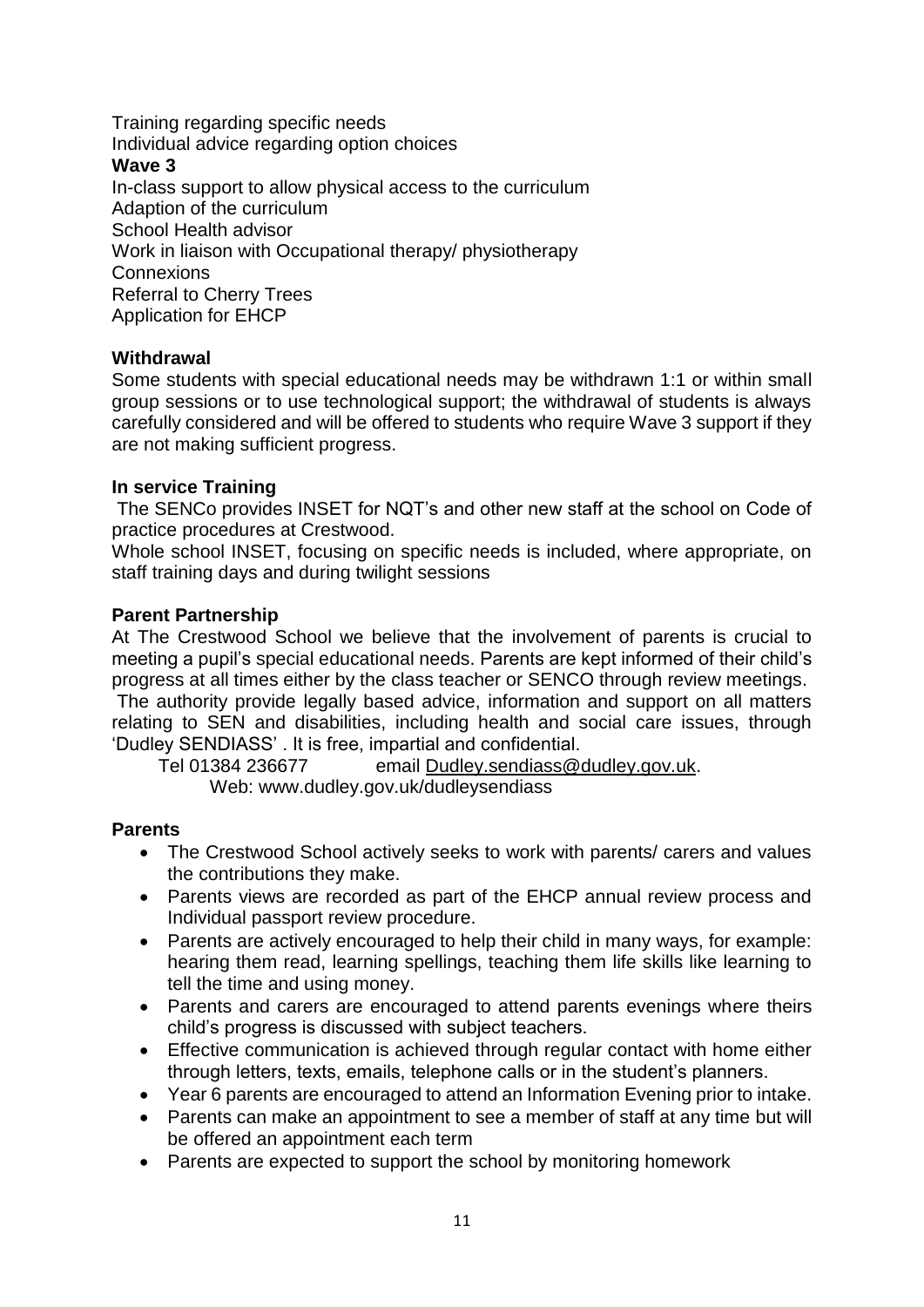- Parents are expected to follow up targets set on profiles where appropriate and to work in co-operation with the school to support their child
- Parents are expected to keep the attendance of their child's as high as possible. Low attendance has a strong link to low achievement.
- Parents should take their children for regular eye checks, and support school in making sure their children wear appropriate glasses/ lenses. If a pupil cannot see well, it can have a dramatic effect on their ability to progress.

## **Pupils**

At The Crestwood School we believe that pupils have a right to be heard and, where practicable, their views are taken into account when making decisions about their needs. The student council have managed to see some major changes to the school environment in the last 2 years.

Arrangements are in place for consulting students with SEN about and involving them in their education.

## **Admissions**

Pupils are admitted according to the school's criteria. The school operates an equal opportunities policy with regard to those pupils with SEN. (See Admissions Policy). At The Crestwood School we have disabled toilets, a fire lift in the main teaching block, TAs that are trained in safer people manual handling and ramps to get up some areas where the floor is of varying height. In order to meet the needs of all pupils with physical and sensory impairment, we recognise that adaptations to meet these needs may have to be made to prevent disabled children being treated less favourably than their able-bodied peers are.

# **Equality of Educational Opportunity**

The general principle governing the curriculum at The Crestwood School is that every pupil shall be entitled to a curriculum, which is balanced, broadly based and which:

• Promotes the spiritual, moral, cultural, mental and physical development of pupils at the school.

• Prepares pupils for the opportunities, responsibilities and experiences necessary to take them forward into further education and adult life, by providing an education that enables them to make progress, so that they achieve their best and become confident individuals.

• Pupils at The Crestwood School have equal access to all activities in the school. Most GCSE subjects are available to choose when transferring key stage for SEN students. SEN students will receive advice on their choices and receive help in making the right choices for them. From KS4- KS5, SEN students will have the opportunity to meet with our Connexions officer, to help them to choose an appropriate course for KS5. S/he will help students to fill in application forms if they need extra assistance and give advice on appropriate courses that are available. For students who have a statement of special needs or who have the new EHCP, s/he will complete a moving forward plan to give their next education provider detailed information about the support they are likely to receive to move towards employment, independent living and participation in society.

## **Involvement of outside agencies**

The school has access to advice and support from the Local Authority and Social Services. This includes:

• Learning Support Service 01384 813731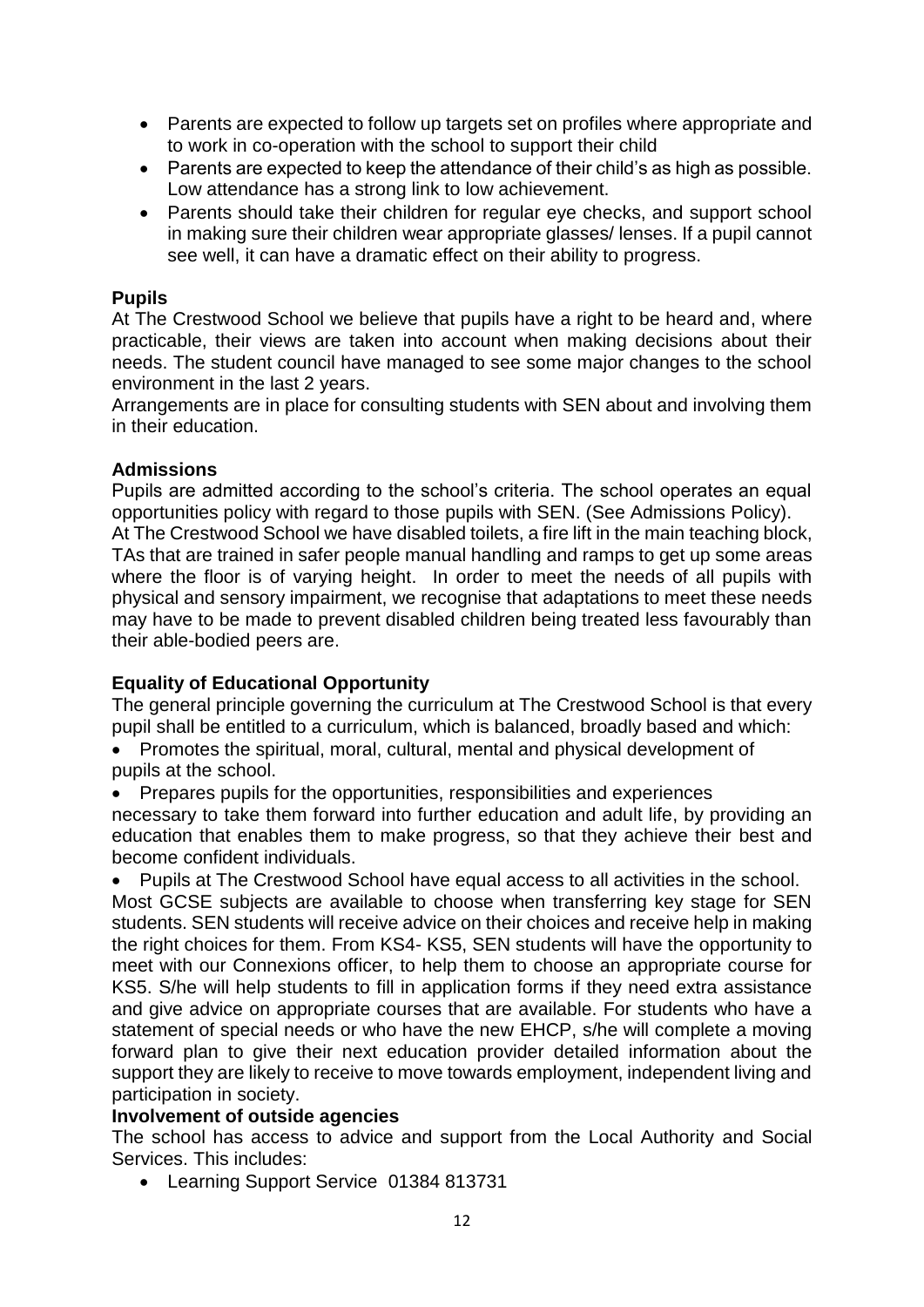- Educational Psychology Service 01384 814359
- Councillor contact through pupils head of year
- Hearing Impaired Service 01384 818006
- Visually Impaired Service 01384 818005
- Fducational Welfare Service 0300 555 2345
- Physical and Sensory Service 01384 8007
- Speech and Language Therapy Service 01384 321347
- School Nurse 01384 321343
- SEN Inspectors (Authority) 01384 814271
- Autism outreach 01384 816974
- Connexions 01384 811400

The authority have put together a local offer which lists services which are available in Dudley. The list is on this website [http://www.dudley.gov.uk/resident/l](http://www.dudley.gov.uk/resident/local)ocaloffer/ and is continually being updated. This is for the use of students, parents and staff.

#### **Resources**

Individual teachers keep their own resources used for differentiation within their classroom. Additional resources are maintained in a central bank and are available for staff to support provision made for IEP targets.

Extra funding for SEN pupils depending on their level of learning difficulty (Learning Difficulty Factor LDF) is used to purchase resources and support staffing costs.

#### **Expertise**

All staff in the SEN department are trained in safer people handling and have a rolling program of training in SEN fields. Within the department there is a trained councillor and staff are trained to oversee exam concessions. Expertise is secured by employing staff who are qualified to support SEN students and attend training available to them.

## **Strands of Action to meet Special Educational Needs**

The school aims to make a graduated response to pupil's individual needs. This will involve:

- Class teachers' continuous curriculum assessment, identifying pupils causing concern and making provision within the normal differentiated curriculum.
- The school responding to all appropriate concerns from those involved with the pupil including parents, the pupils themselves and other agencies.

• Where concerns continue, the SENCO, with any additional information, will identify further strategies.

If, after a reasonable period of time using school-based strategies, the concerns persist and progress is not adequate, the involvement of outside agencies may, with parental agreement, be sought. These agencies may provide advice towards more specifically focused strategies to meet IEP targets.

For pupils who demonstrate a continuing significant cause for concern, a request for a statutory assessment may be made to the Local Authority. Such a request will be accompanied by all relevant evidence about the strategies and programmes implemented for the pupil over a reasonable period of time. Also included will be any resources or special arrangements put in place by school staff.

## **Emotional and social development**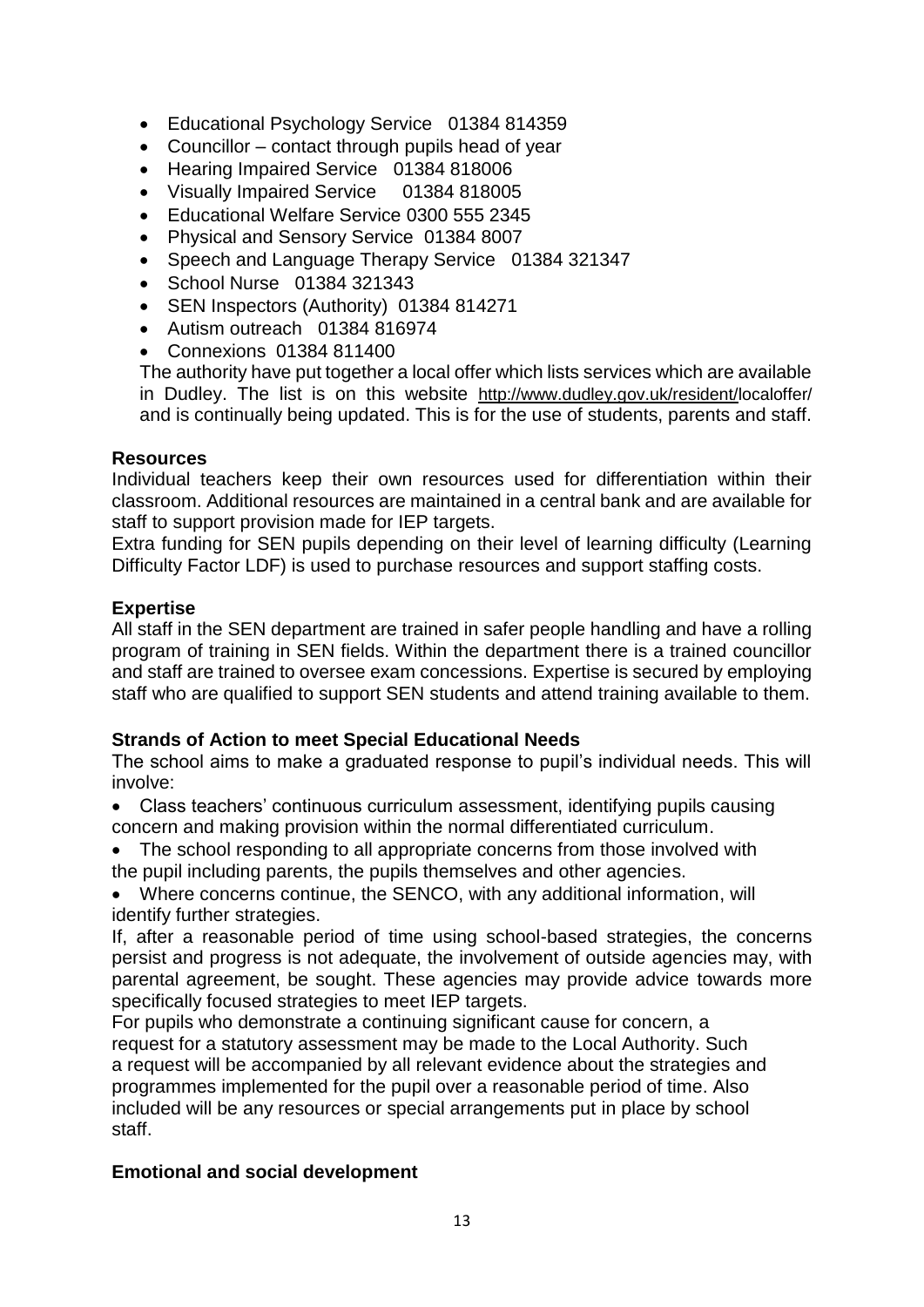Crestwood offers a variety of support for improving emotional and social development within lessons. There are also extra pastoral support arrangements for listening to the views of students with SEN through our Buddy system, where older students support the younger students in school. Also available is Chat, a service which is available every lunch time, to talk through any problems with a specially trained pupil in school. The pastoral system in school is done through year groups. There are also places set aside in school for vulnerable students at break and lunchtimes. Form tutors act as mentors to the students in their tutor groups and we have a counselling service within school when things get a bit more serious.

## **Homework Club**

There is a homework club which operates on a Tuesday, Wednesday and a Thursday after school in a computer suite with a colour printer. This is run by two TAs and is mainly used by SEN students. It is informal, with a drink and biscuits, and is a great way of providing additional support in the completion of homework.

## **Bullying**

Read bullying policy on web for in depth provision.

## **Between School**

The SENCo liaises with other SENCo's;

- From local secondary schools to discuss local and national SEND issues.
- At Trust run 'SENCo-network meetings.
- On the transfer of a student with SEND

## **Records**

Each teacher has access on Space. The information is attached to the pupils home page and is confidential.

- Relevant information about the individual needs of the pupils in their class
- Information about any health issues of individual pupils
- Results of formal assessments
- The result of any Diagnostic Testing is kept by the SENCO and available on the network.

## **ICT and Special Educational Needs**

All information concerning pupils with special needs is now kept on a special needs database. A password is required to enter the database.

ICT is being increasingly used to support work carried out in the classroom and for teaching small groups of pupils with special needs.

## **Complaints Procedure**

Complaints will be referred to either Miss A Mohamed (SENCo), Mr S Naujeer (Assistant head teacher and special needs line manager) or the Head teacher Mrs C Sutton. They are dealt with and resolved as soon as possible.

## **Monitoring and Reviewing the SEN Policy**

- Work with outside agencies is reviewed at the end of the academic year
- The SEN policy is reviewed annually and updated as necessary

# **Inset and Training**